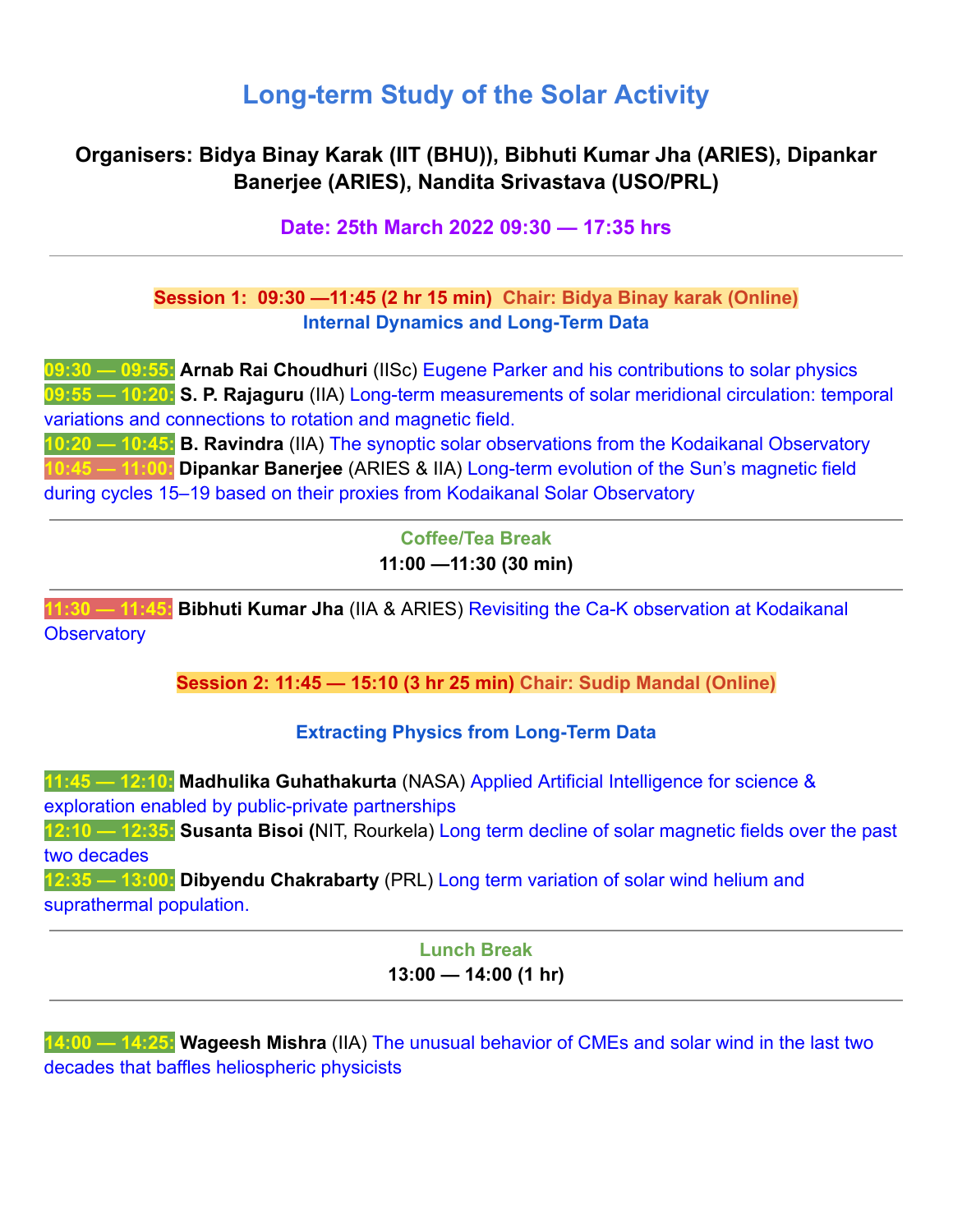**14:25 — 14:40: Yogesh** (PRL) Helium abundance variation in Interplanetary Coronal Mass Ejections spanning over solar cycle 23 and 24

**14:40 — 14:55: Soumitra Hazra** (Univ. of Massachusetts, Lowell) Variation of solar wind properties over an eleven-year solar cycle

**14:55 — 15:10: Sandeep Kumar** (USO) A parametric study of performance of solar wind forecasting models during 2006 to 2011

> **Session 3: 15:10 — 16:35 (1 hr 25 min) Chair: Gopal Hazra (Online) Prediction of solar activity and space weather**

**15:10 — 15:35: Dibyendu Nandi** (CESSI) The origin of decadal to millennial scale variability in the solar cycle

#### **Coffee/Tea Break 15:35 —16:05 (30 min)**

**16:05 — 16:20: Pawan Kumar** (IIT, BHU) How early can we predict the solar cycle strength reliably using the polar precursor method?

**16:20 — 16:35: Akash Biswas** (IIT, BHU) Toroidal flux loss due to flux emergence explains why all solar cycles decline in the same way

**16:35 — 16:50: Chitradeep Saha** (CESSI) Periodic behavior driven by meridional circulation during solar grand Minima Episodes

**16:50 — 17:05: Anu Sreedevi** (IIT, BHU) Tracking of Bipolar Magnetic Regions using an automatic algorithm: initial results of tilt, flux and field strength

**17:20 — 17:35: Vindya Vashishth** (IIT, BHU) Modelling the occurrence of grand minima in sun-like stars using a dynamo model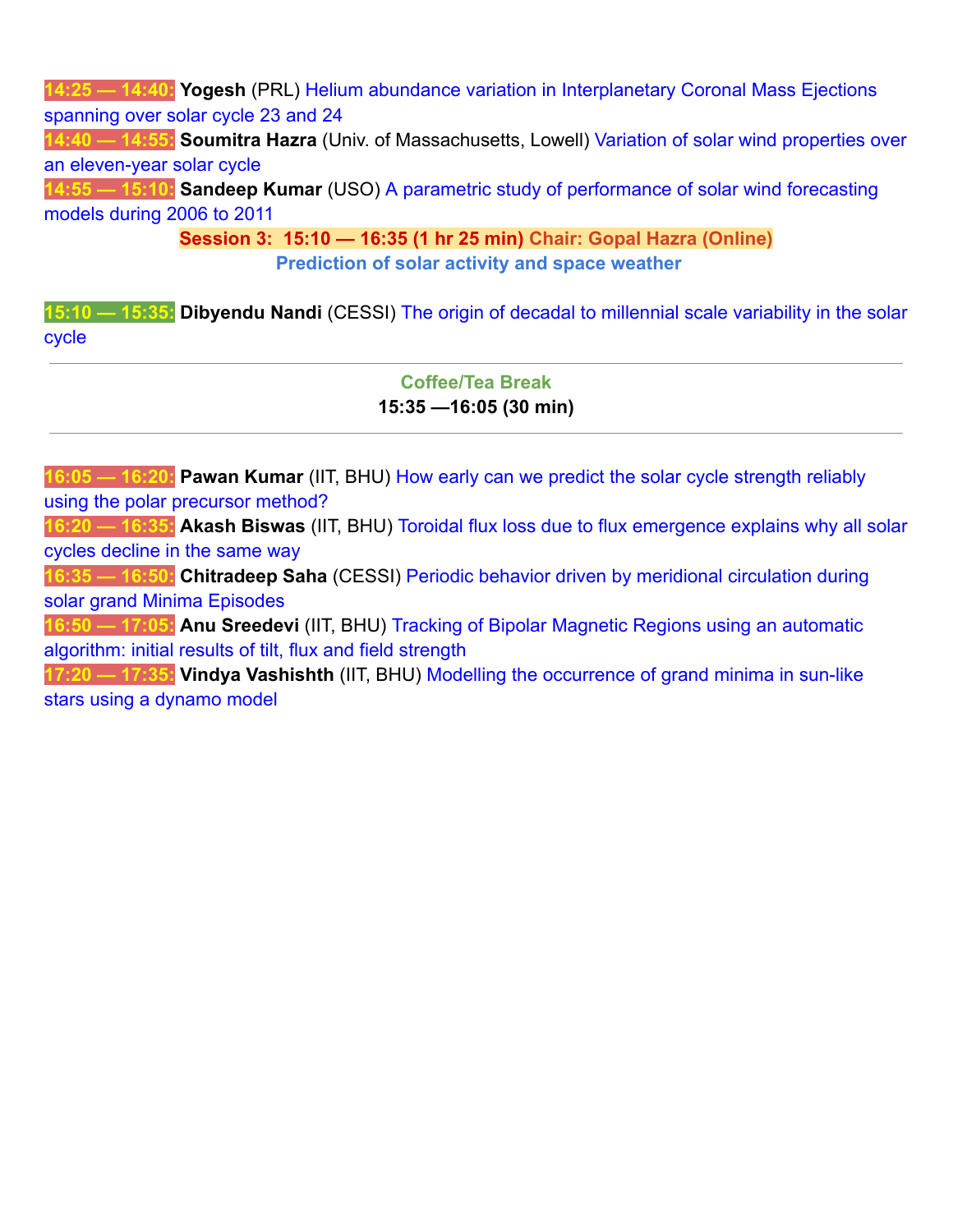## **Abstracts**

### **● The enigmatic meridional circulation of the Sun Arnab Rai Chouduri, IISc, Bangalore**

**Abstract:** It has been known for about half a century that the plasma at the solar surface keeps moving from the equator to the poles – the maximum speed at mid-latitudes being of order 20 m/s. The theoretical guess that the return flow takes place at the bottom of the convection zone is now confirmed by helioseismology observations. I shall outline the theory of how the meridional circulation arises from a competition between the thermal wind term and the centrifugal term in the fluid dynamical equation of the flow in the meridional plane. I shall end with brief comments about the role played by this circulation in the flux transport dynamo model.

# ● **Long-term measurements of solar meridional circulation: temporal variations and connections to rotation and magnetic field.**

## **S. P. Rajaguru, IIA, Bangalore**

**Abstract:** Time-distance helioseismology has now inferences on the deep structure and dynamics of meridional circulation (MC) for the last two solar cycles. I will review and summarise the emerging consensus, with a focus on temporal variations and their connections to zonal flows (rotation) and large-scale surface magnetic fields. I will also describe some new findings from an analsysis of the past 11 years of data from the Helioseismic and Doppler Imager (HMI) onboard Solar Dynamics Observatory (SDO), pertaining to the cycle-phase dependent sub-surface cross-equator meridional flows and their connections to magnetic fields. I conclude with a discussion of implications of current helioseismic measurements for models of convection zone dynamics that relate the differential rotation, MC and magnetic fields.

## ● **The synoptic solar observations from the Kodaikanal Observatory B. Ravindra, IIA, Bangalore**

**Abstract:** The Kodaikanal Observatory has a legacy of making full-disk solar photosphere and chromosphere observations since 1905. These observations are carried out using the 4-inch telescope for the photospheric and the 12-inch lens for the chromospheric observations. A spectrograph with entrance and exit slit and the instrument's smooth movement recorded the solar chromosphere in Ca-K and H-alpha wavelengths in photographic plates and films. Later in the 20th century, photographic plates were replaced with electronic recording devices. These instruments are still in working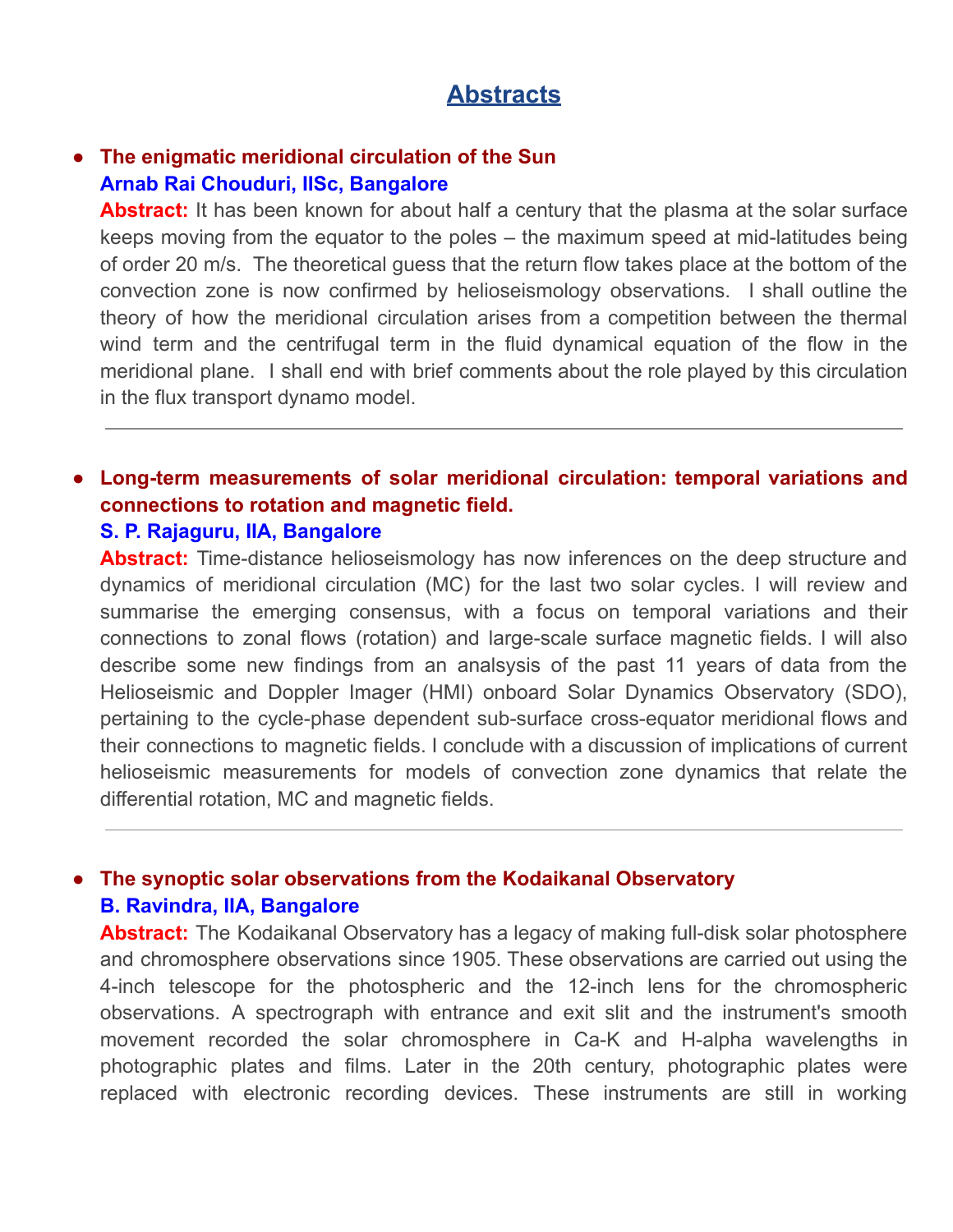condition, and the interested person can see them when they visit Kodaikanal Observatory. The recent installation of the WARM telescope, Twin Telescope, and H-alpha telescopes continued these observations. This talk will present the digitization of the Kodaikanal photographic data, their calibration, data availability, and some of the recent results obtained. I will also talk about the ongoing activity on sun-chart scanning at the Kodaikanal Observatory.

### ● **Long-term evolution of the Sun's magnetic field during cycles 15–19 based on their proxies from Kodaikanal Solar Observatory Dipankar Banerjee, ARIES, Nainital & IIA, Bangalore**

**Abstract:** The regular observation of the solar magnetic field is available only for about the last five cycles. Thus, to understand the origin of the variation of the solar magnetic field, it is essential to reconstruct the magnetic field for the past cycles, utilizing other data sets. Long-term uniform observations for the past 100 yr as recorded at the Kodaikanal Solar Observatory (KoSO) provide such an opportunity. We develop a method for the reconstruction of the solar magnetic field using the synoptic observations of the Sun's emission in the Ca II K and Hα lines from KoSO for the first time. The reconstruction method is based on the fact that the Ca II K intensity correlates well with the unsigned magnetic flux, while the sign of the flux is derived from the corresponding Hα map that provides the information of the dominant polarities. Based on this reconstructed magnetic map, we study the evolution of the magnetic field in Cycles 15–19. We also study bipolar magnetic regions (BMRs) and their remnant flux surges in their causal relation. Time–latitude analysis of the reconstructed magnetic flux provides an overall view of magnetic field evolution: emergent magnetic flux, its further transformations with the formation of unipolar magnetic regions (UMRs), and remnant flux surges. We identify the reversals of the polar field and critical surges of following and leading polarities. We found that the poleward transport of opposite polarities led to multiple changes of the dominant magnetic polarities in poles. Furthermore, the remnant flux surges that occur between adjacent 11 yr cycles reveal physical connections between them.

## ● **Revisiting the Ca-K observation at Kodaikanal Observatory Bibhuti Kumar Jha, ARIES, Nainital & IIA, Bangalore**

Abstract: Kodaikanal Solar Observatory (KoSO) is one of the oldest observatories observing the Sun in Ca-K (393.3 nm) from the beginning of the 20th century. Earlier, these spectroheliograms (observations) were taken on photographic plates/films with the help of a siderostat, which causes the rotation of the field of view (FOV). It is important to compensate for this rotation of FOV, which was done earlier with the help of tabulated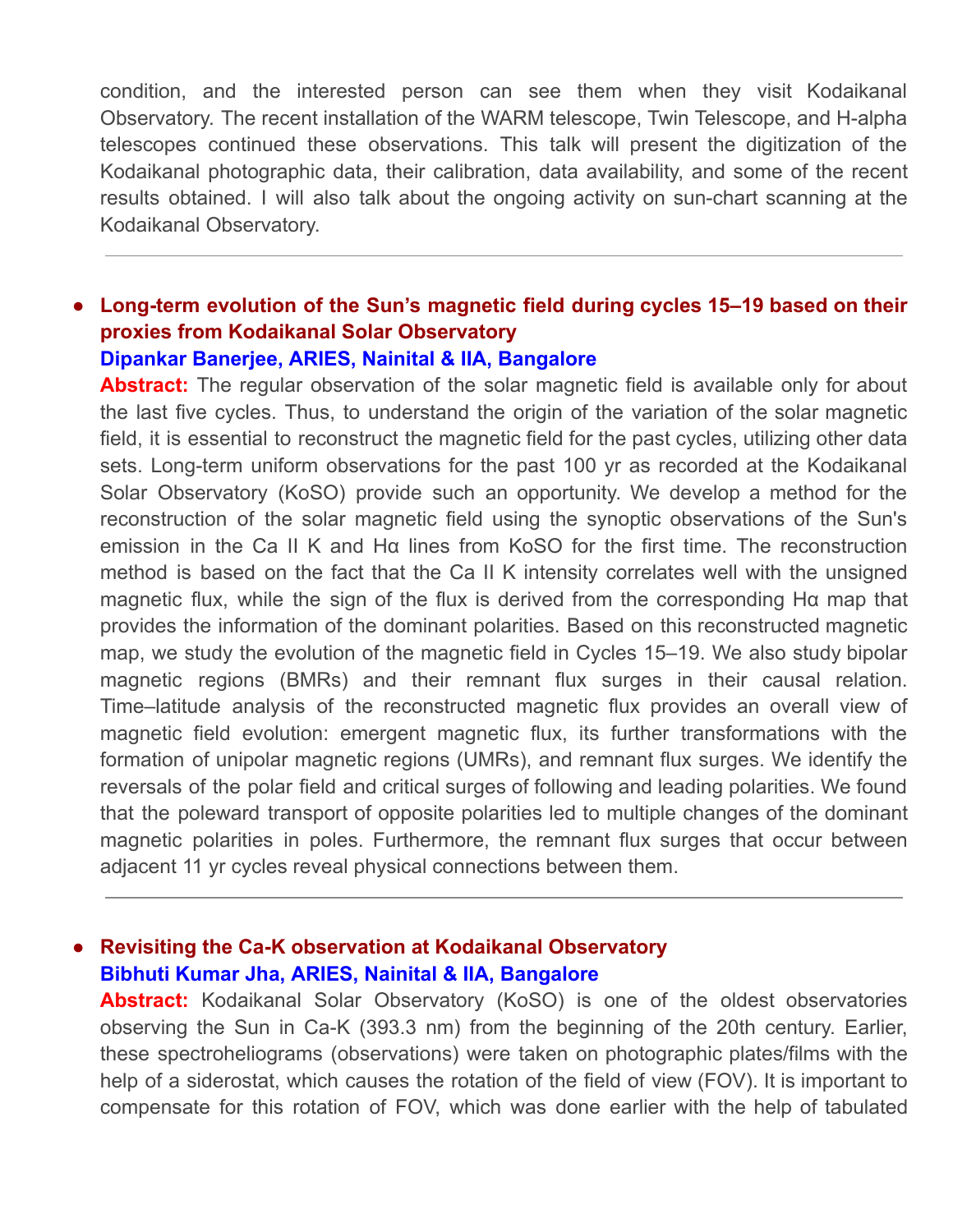values and the time of observation. Recently, we have discovered that there are a few issues with the time stamp in the digitized images, which leads to the incorrect orientation of the solar disk and hence, an error in the calculation of coordinates. In this work, we have first used the mathematical relation for the calculation of rotation caused by siderostat. Then, we identified the observations that suffer from incorrect time-stamps and corrected them.

## ● **Applied Artificial Intelligence for science & exploration enabled by public-private partnerships**

#### **Madhulika Guhathakurta, NASA**

**Abstract:** The recent advances in Artificial Intelligence (AI) capabilities are particularly relevant to NASA science and exploration goals because there is growing evidence that AI techniques can improve our ability to model, understand and predict our environment using the petabytes of data already within NASA archives. In particular this represents a strategic opportunity in Heliophysics, since the need to improve our understanding of space weather is not only mandated by directives such as the National Space Weather Action Plan and the Presidential Executive Order for Coordinating Efforts to Prepare the Nation for Space Weather Events, but also because space weather is a critical consideration for astronaut safety as NASA moves forward leave LEO and return to the Moon. I will also talk about the Frontier Development Lab (FDL) which is an AI research accelerator that was established in 2016 to apply emerging AI technologies to space science challenges which are central to NASA's mission priorities and provide some examples. FDL is a partnership between NASA Ames Research Center and the SETI Institute, with corporate sponsors that include IBM, Intel, NVidia, Google, Lockheed, Autodesk, Xprize, Space Resources Luxembourg, as well as USC and other organizations. The goal of FDL is to apply leading edge Artificial Intelligence and Machine Learning (AI/ML) tools to space challenges that impact space exploration and development, and even humanity. The applied AI projects for heliophysics and space weather that are being undertaken by the Frontier Development Lab (FDL) represent an ideal opportunity for utilization of vast amount of NASA and other data to leverage the public-private partnerships of the FDL program in a manner that is highly complementary to ongoing efforts in space weather research. In this talk I will summarize the latest findings from some of these research topics.

## ● **Long term decline of solar magnetic fields over the past two decades Susanta Bisoi, NIT, Rourkela**

**Abstract:** Solar magnetic fields modulate and drive the solar wind, whose interaction with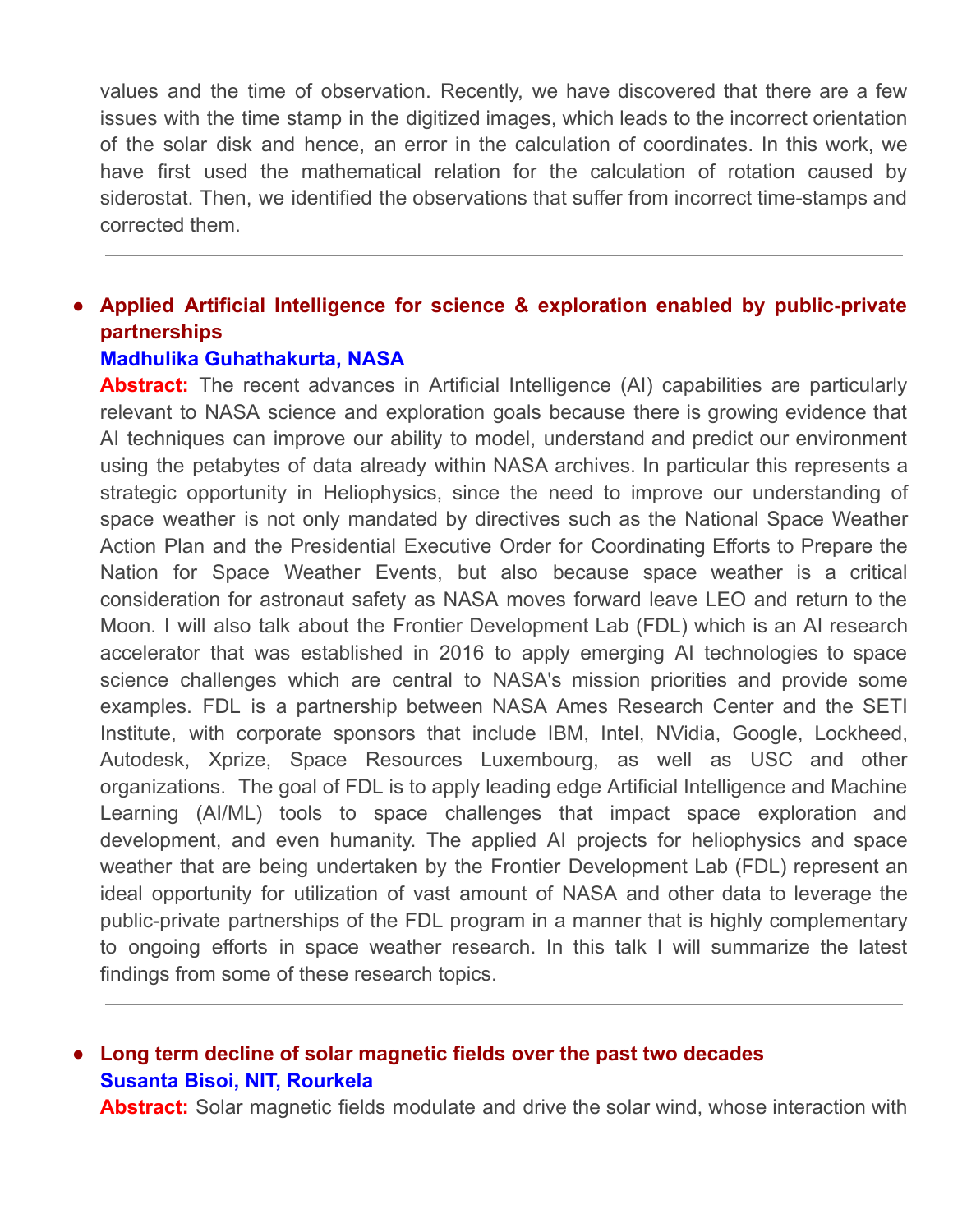the Earth's magnetosphere at 1 AU, commonly referred to as 'Space Weather'. It is recently one of the main thrust areas of research with mankind's increasingly dependence on space based satellites, which are at risk due to the disturbances in solar cycle activity. The long term study of the solar cycle activity, which is basically a periodic modulation of solar magnetic fields is therefore of utmost importance. A systematic and long term study of solar magnetic field observations over the past few decades have shown a steady and monotonic decline, since around mid-1990's, in solar photospheric magnetic fields along with the observed declining trend in the amplitude of the past four successive solar cycles. In addition, solar cycle 23 displayed the longest and deepest solar cycle minima in the past 100 years and the recently concluded solar cycle 24 showed a significant hemispheric asymmetry in its polar magnetic field reversal pattern. In this presentation, I will discuss a large body of work, carried out over the past decade, of solar cycle variations in solar and heliospheric magnetic fields, their solar wind signatures and effects at 1 AU on the stand-off distances of Earth's bow shock, magnetopause, and terrestrial ionospheric F-region electron densities. I will conclude with forecasting the amplitude of upcoming solar cycle 25 based on solar magnetic fields, and discuss the possibility of the onset of a prolonged diminished solar activity condition beyond solar cycle 25 and its possible impact on the terrestrial climate.

## ● **Long term variation of solar wind helium and suprathermal population Dibyendu Chakrabarty, PRL, Ahmedabad**

**Abstract:** Solar wind consists of ~95 % of protons and 2 - 5% of alpha particles in terms of abundance. The relative abundance of alpha particles with respect to protons is usually expressed as  $AHe = (na/np)$  \*100. By systematically analyzing the inter-calibrated AHe data obtained from the first Lagrangian point (L1) of the Sun-Earth system for the last four solar cycles (cycles 21-24), it is shown that AHe variations are distinctively different in solar cycle 24 as compared to the last three cycles. The investigation suggests that the coronal large scale magnetic field configuration started undergoing systematic changes starting from cycle 23 and this altered magnetic field configuration affected the way helium got processed and depleted in the solar atmosphere. In addition, based on two solar cycles' suprathermal particle measurements from the L1 point, it is shown that suprathermal helium and iron behave in a contrasting manner in solar cycles 23 and 24. These results indicate the mass-by-charge and first ionization potential (FIP) dependence of the processes that generate the suprathermal particles in the interplanetary medium. The possible physical mechanisms will be discussed.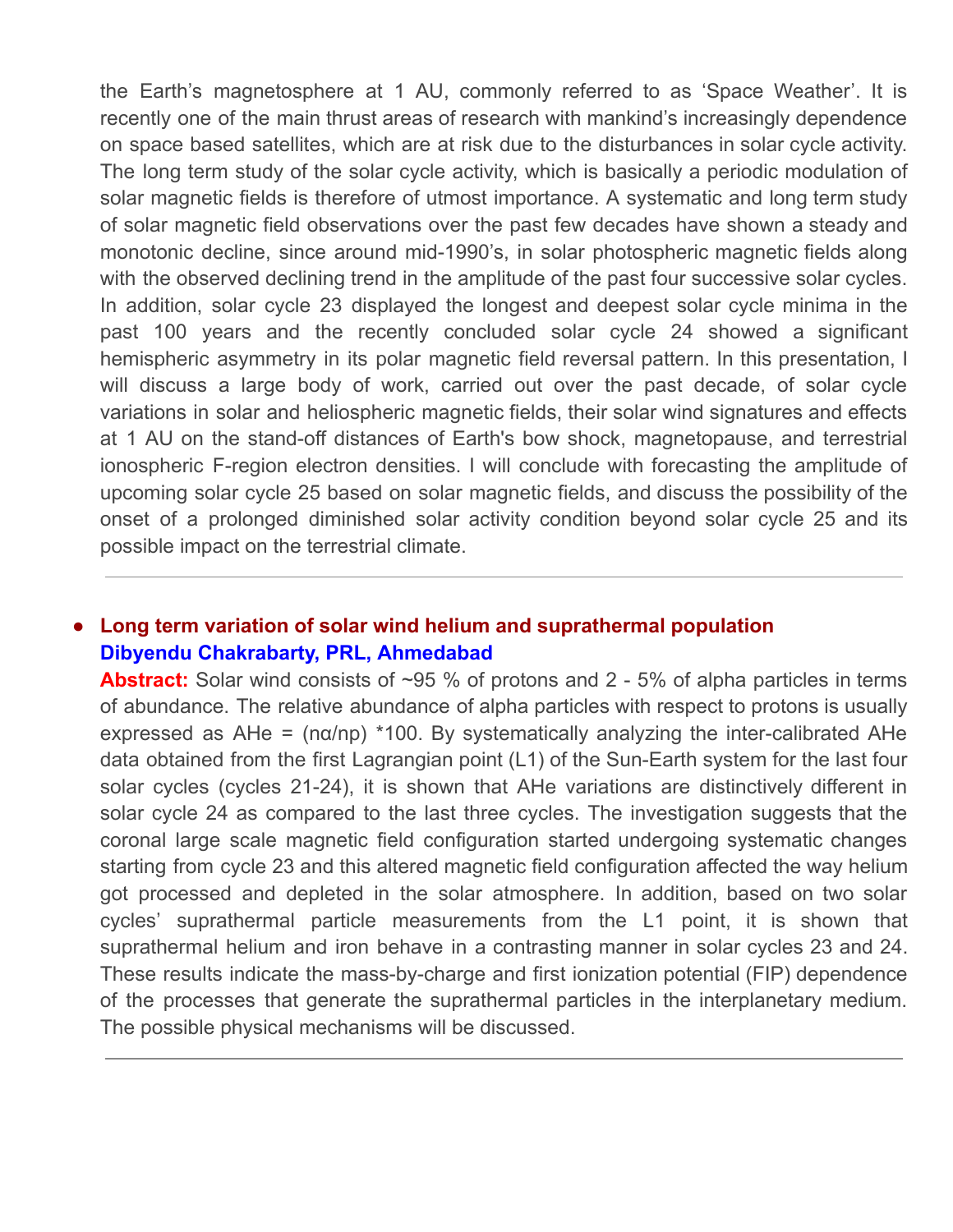# ● **The unusual behavior of CMEs and solar wind in the last two decades that baffles heliospheric physicists**

## **Wageesh Mishra, IIA, Bangalore**

**Abstract:** The study of evolution characteristics of coronal mass ejections (CMEs) and solar wind is of great significance and is one of the challenging problems in heliospheric physics. The studies on interplanetary CMEs (ICMEs) in the heliosphere over solar cycles 23 and 24 have gathered attention since the observations of the extremely weak and unusually long minimum phase of cycle 23. In my talk, I will begin with an overview of the earlier studies on the solar activity observed over the last two solar cycles. Following this, I will discuss the variation in the mass-loss rate via CMEs and solar wind as a function of solar magnetic variability and the contribution of CMEs to the total solar wind mass flux in the ecliptic and beyond. Further, my talk will highlight the influence of the heliospheric state on the expansion behavior and radial sizes of coronal mass ejections (CMEs) in the last two solar cycles. Also, I will discuss the variation in the charge states and abundances of CMEs and solar wind plasma observed at 1 AU over the solar cycles 23 and 24. Succinctly, my talk aims to summarize the observed solar behavior in the last two decades and discuss the possible causes and consequences of our findings relevant for future studies

## ● **Helium abundance variation in interplanetary coronal mass ejections spanning over solar cycle 23 and 24**

#### **Yogesh, PRL, Ahmedabad**

**Abstract:** The relative abundance of alpha particles with respect to protons is usually expressed as AHe =  $(n\alpha/np)$  \*100. AHe is 8-8.5 % in the photosphere. However, AHe varies from 2-5% in the solar wind depending on the solar activity level and solar wind velocity. Interestingly, AHe can increase significantly and reach above 8% in the interplanetary coronal mass ejections (ICME) passing through the first Lagrangian point (L1) of the Sun-Earth system. To explore this AHe variation, we have taken ICMEs from 1996 to 2019 (solar cycle 23 and 24). Although various factors like interplanetary shocks, chromospheric evaporation and "sludge removal" have been separately used to address the AHe enhancements in ICMEs in the past, none of these processes could explain the variability of AHe in ICMEs comprehensively. Based on extensive analysis, we show that there is a solar activity variation of ICME averaged AHe values. We investigate the role of various factors like first ionisation potential (FIP) effect, coronal temperature, chromospheric evaporation, gravitational settling etc. for the variation of AHe beyond 8% in ICMEs. The insights obtained from these investigations will be discussed.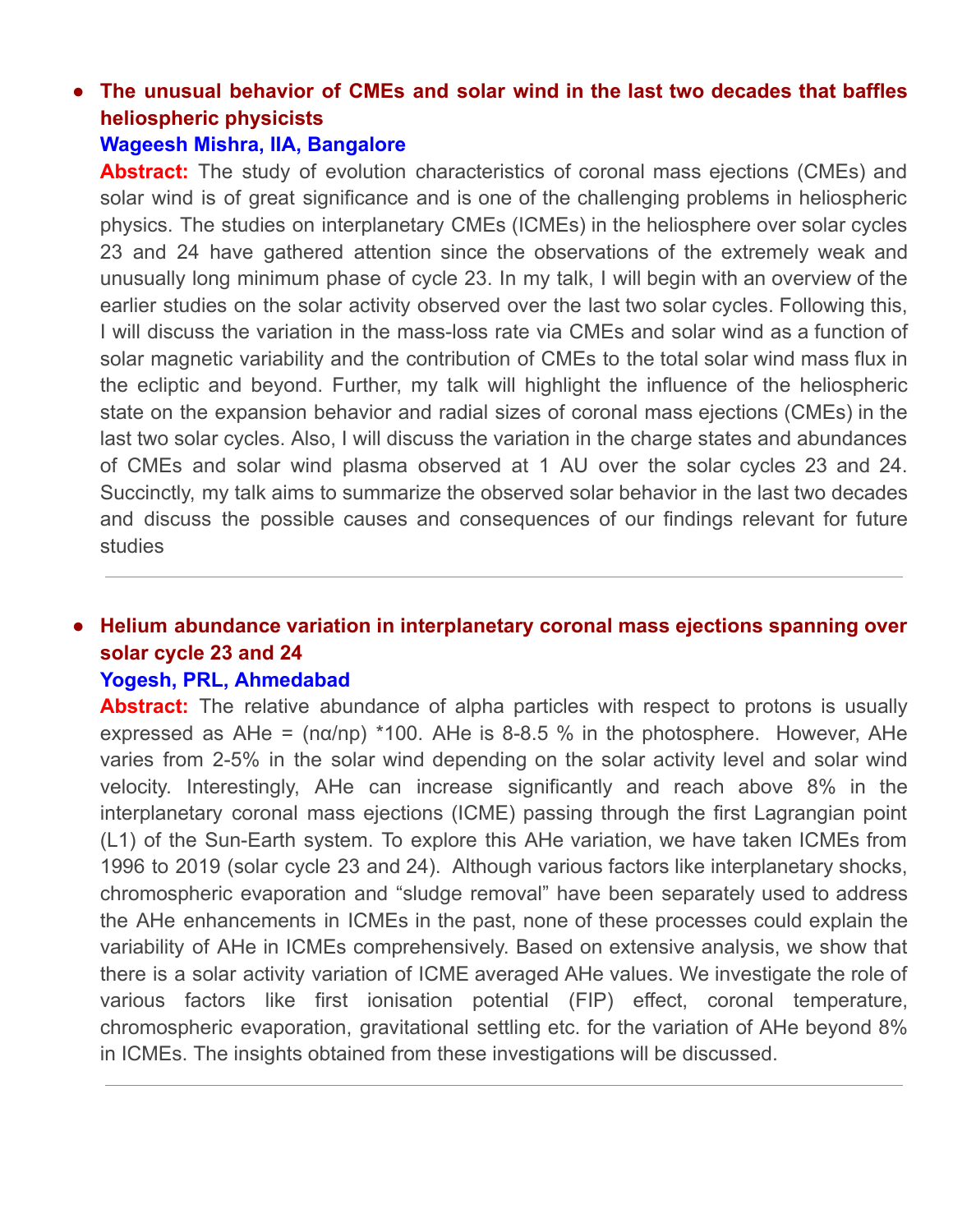# ● **Helium abundance variation in Interplanetary Coronal Mass Ejections spanning over solar cycle 23 and 24**

#### **Soumitro Hazra, PRL, Ahmedabad**

**Abstract:** We study the behavior and properties of the solar wind using a 2.5D Alfvén wave driven wind model. We first systematically compare the results of an Alfvén wave (AW) driven wind model with a polytropic approach. Polytropic magnetohydrodynamic wind models are thermally driven, while Alfvén waves act as additional acceleration and heating mechanisms in the Alfvén wave driven model. We confirm that an AW-driven model is required to reproduce the observed bimodality of slow and fast solar winds. We are also able to reproduce the observed anti-correlation between the terminal wind velocity and the coronal source temperature with the AW-driven wind model. We also show that the wind properties along an eleven-year cycle differ significantly from one model to the other. The AW-driven model again shows the best agreement with observational data. Indeed, solar surface magnetic field topology plays an important role in the Alfvén wave driven wind model, as it enters directly into the input energy sources via the Poynting flux. On the other hand, the polytropic wind model is driven by an assumed pressure gradient; thus it is relatively less sensitive to the surface magnetic field topology. Finally, we note that the net torque spinning down the Sun exhibits the same trends in the two models, showing that the polytropic approach still captures correctly the essence of stellar winds.

## ● **A parametric study of performance of solar wind forecasting models during 2006 to 2011**

#### **Sandeep Kumar, USO, Udaipur**

**Abstract:** There is an increasing need for the development of a robust space weather forecasting framework. It can help us study space weather events, mainly coronal mass ejections (CMEs) consequently their impact on the Earth. State-of-the-art MHD forecasting frameworks for space weather are based upon the Potential Field Source Surface (PFSS) and Schatten Current Sheet (SCS) extrapolation models for the magnetic field using synoptic magnetograms. These models create a solar wind background for the simulations using empirical relations of Wang, Sheeley and Arge(WSA) Model for the CMEs, at the inner boundary of the heliosphere. They have been used to simulate CMEs for specific cases in many earlier studies. Other than those MHD frameworks, there is a Heliospheric Upwind eXtrapolation(HUX) technique that can extrapolate solar wind from inner heliospheric boundaries (2.5 or 5 solar radii ) to Lagrangian point L1 and can give a very good estimate of the solar wind velocity at L1 comparable to MHD models but in negligible computational time. We here present an extensive parametric study of the performance of the forecasting framework of PFSS+SCS+WSA+HUX and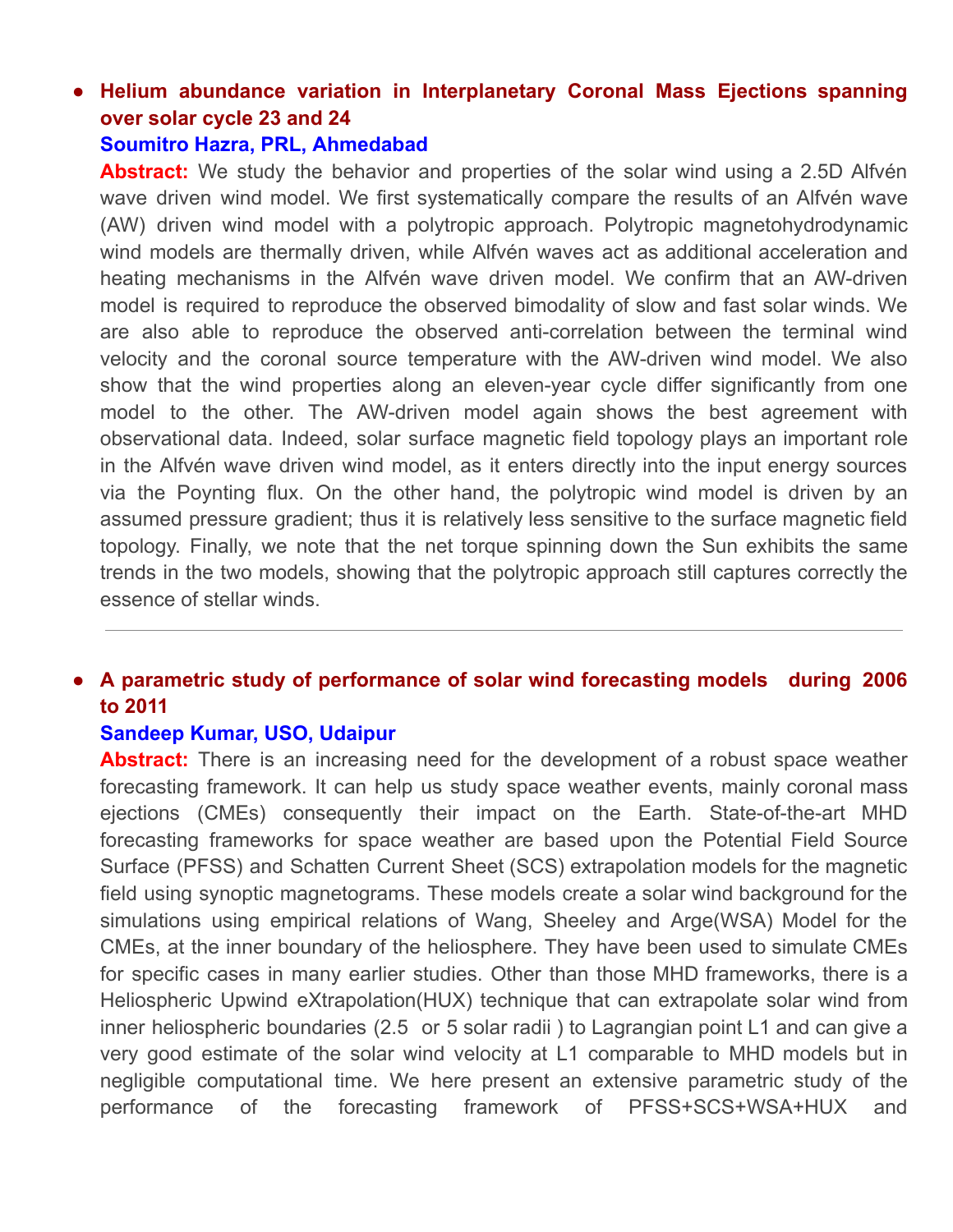PFSS+WSA+HUX of solar wind prediction at L1. We implemented this framework on 61 Carrington rotations (CRs) from CR2047( August, 2011) to CR2107( February , 2011) which includes the declining phase of solar cycle 23 and the ascending phase of solar cycle 24. Our simulated solar wind velocity profiles at L1 show a correlation coefficient (cc) of up to 0.90 with the observed velocity profiles obtained from the OMNI database. We report an unexpected decrease in the framework's performance during the deep minimum phase of cycle 23, which is attributed with the decreased coronal hole area at the low latitudes observed during this period. As cycle 24 begins as expected the decreasing

## ● **The Origin of Decadal to Millennial Scale Variability in the Solar Cycle Dibyendu Nandi, CESSI, Kolkata**

**Abstract:** The solar cycle originates in a magnetohydrodynamic dynamo mechanism in the Sun's interior. The solar dynamo is sustained by plasma flows, and modulated by non-linear feedback mechanisms, turbulent and stochastic fluctuations and other physical processes in the Sun's convection zone that introduce short-to-long term variability, as in evidence in the sunspot record. In this talk, we shall highlight results from dynamo simulations and non-linear dynamical analysis that shed light on the physical causes of solar variability at different timescales.

## ● **How early can we predict the solar cycle strength reliably using the polar precursor method?**

#### **Pawan Kumar, IIT (BHU), Varanasi**

**Abstract:** To predict the strength of an upcoming solar cycle, we usually apply the polar precursor method, which is probably the most robust and physics-based method. It uses the magnetic field concentrated near the poles around the solar cycle minimum. We have done an extensive performance analysis of various such predictors, based on both observational and dynamo model data. We calculate linear correlation coefficients (r) of the predictors with the next cycle amplitude as a function of time measured from solar cycle maximum and polar field reversal. Setting  $r = 0.8$  as a lower limit for acceptable predictions, we find that observations and models alike indicate that the earliest time when the polar predictor can be safely used is 4 years after polar field reversal. This is typically 2 to 3 years before the solar minimum and about 7 years before the predicted maximum i.e. considerably extending the usual temporal range of the polar precursor method. Reevaluating the predictors after 3 years, at the time of solar minimum, further increases the correlation level to r > 0.9. The predicted amplitude of Cycle 25, based on the value of the WSO polar field at the official minimum date (December 2019) is  $126 \pm 3$ . A forecast based on the value in early 2017 i.e. just 4 years after the polar reversal would have only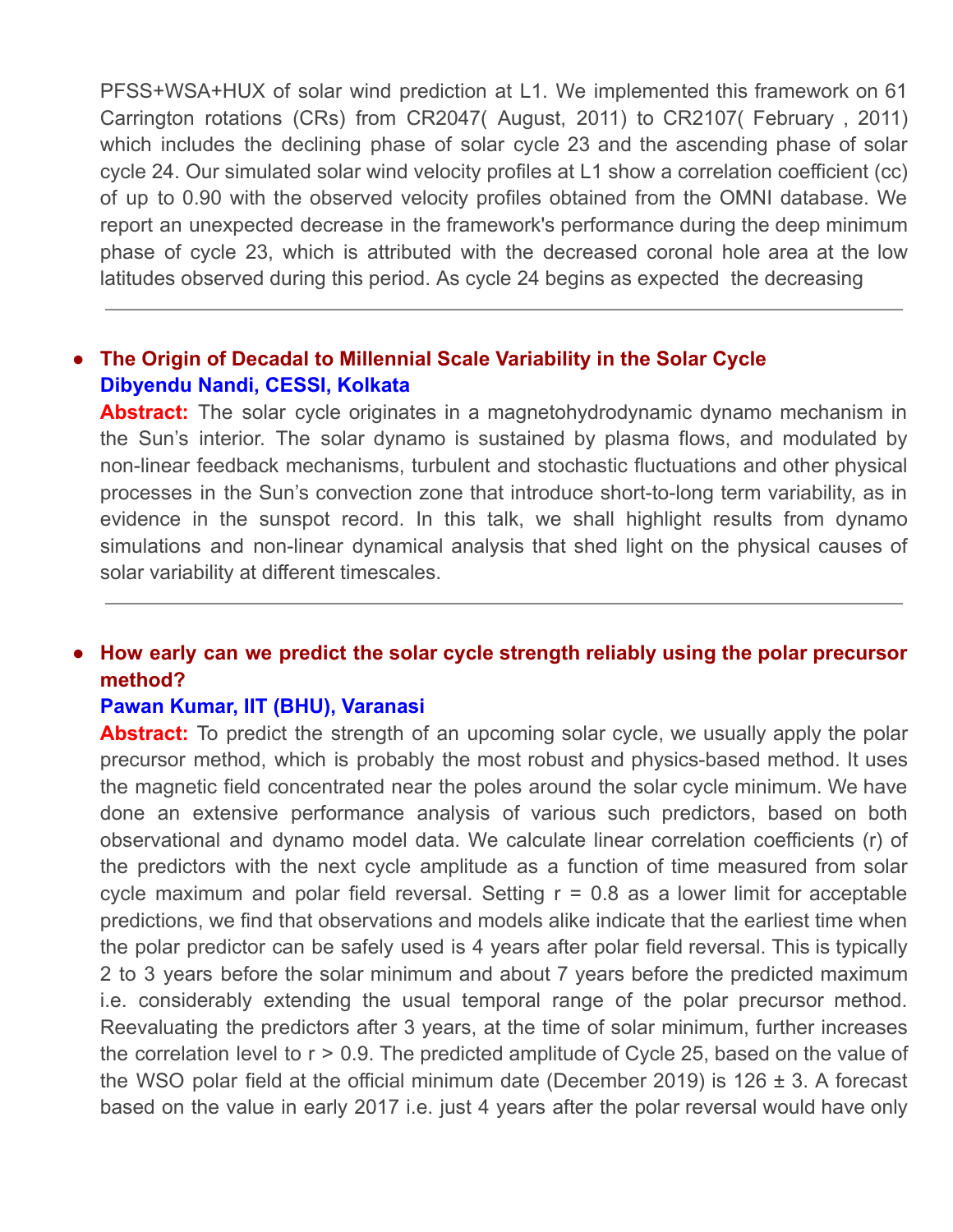differed from this final prediction by about 3%. trend in the model performance vanishes due to increase in the coronal hole area at the low latitudes.

## ● **Theoretical modeling of the properties of the latitudinal distribution of sunspot bands**

### **Akash Biswas, IIT-BHU, Varanasi**

Abstract: At the beginning of the solar cycle, sunspots appear around the mid-latitudes and as the cycle progresses, the activity belt of sunspots gradually migrate towards the equator. At a span of time, the distribution of sunspots over the latitudes show a Gaussian-like pattern. Different cycles begin at different latitudes and reach their maximum strength at different rates following the Waldmeier rule. The stronger cycles reach their peaks at higher latitudes than the weaker ones. However, all cycles decay at the same rates. Thus stronger cycles begin to decay at higher latitudes. The widths of these latitudinal distributions of the sunspots also evolve in a similar fashion. In this work, we present a theoretical understanding of these observational features using a Babcock-Leighton type solar dynamo model. We also put some constraints on the strength of the equipartition value of the magnetic field and the variation of the meridional flow.

## ● **Periodic Behavior Driven by Meridional Circulation During Solar Grand Minima Episodes**

## **Chitradeep Saha, CESSI, Kolkata**

Abstract: Sunspot observations over the past few centuries reveal that the Sun occasionally slips into quiescent phases, known as solar grand minima. In our dynamo model, we employ stochastic fluctuation in the poloidal source terms to simulate such grand minima episodes. Our simulations detect a gradual decay of the polar field at the onset of a solar minimum followed by a halt in the polar field reversals. But, the large-scale meridional circulation continuously dredges up magnetic fields to the solar surface and advects them further to the polar caps. This eventually builds up polar magnetic fields, strong enough to sustain the regular surface activity again, aiding in the recovery from the grand minimum. Spectral analysis of the hemispheric polar flux time series during simulated grand minima reveals the significant signature of multiple frequencies apart from the 11-year sunspot cycle. In this work, we focus on a ∼ 5-year component and establish its causal connection with the meridional circulation characteristic timescale. Our numerical results are in good agreement with the long-term reconstructed solar activity data.